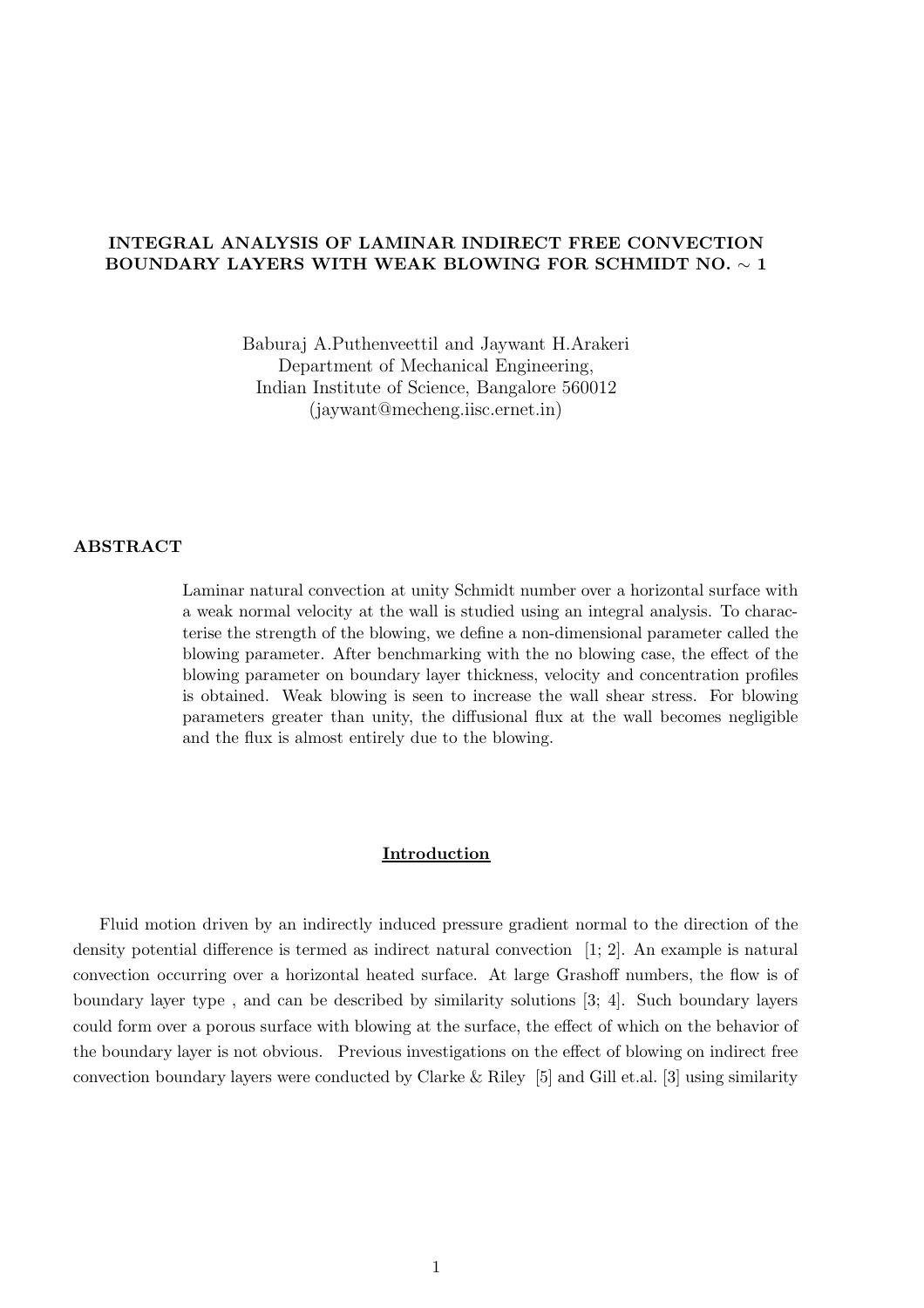analysis of the boundary layer equations. The boundary layer equations admit similarity solutions only for a restrictive and interdependent spatial distribution of wall velocity and density potential. Hence, the scope of these solutions is limited. We study indirect natural convection boundary layers for unity Schmidt(or Prandtl) number fluids, when a weak normal velocity is imposed at the wall. The wall velocity and density potential are not functions of horizontal distance. The imposed velocities are considered to be weak in the sense that they are of the order of vertical characteristic velocity in the boundary layer when no blowing is present. An integral method is used to obtain approximate solutions to the boundary layer equations for blowing velocities and wall concentrations that are constant in the horizontal direction.

The notation used is plain symbols for nondimensional variables, superscript  $\tilde{ }$  for dimensional variables and subscript c for characteristic scales. The paper is organised in the following manner. Using the characteristic scales in the problem,the boundary layer equations are derived. Integral equations are formulated by integrating the boundary layer equations across the boundary layer thickness, using profiles that satisfy the boundary conditions. The solution procedure of the resulting initial value problem is explained and the results are initially compared with the similarity solutions of Rotem and Classen [4] for no blowing case. The effect of blowing on the boundary layer thickness, concentration and velocity profiles, and mass flux are studied.

#### Boundary layer approximation



FIG. 1 Schematic of the problem studied

Consider a fluid having a concentration  $\tilde{C}_o$  of some species above a horizontal porous surface maintained at  $\tilde{C}_w$ , with  $\tilde{C}_w < \tilde{C}_o$ . Also, a fluid with concentration  $\tilde{C}_w$  flows through the surface with a normal velocity  $\tilde{v}_w$ . (The problem is equivalent to natural convection over a heated plate with blowing, with  $\tilde{C}_w$  representing the wall temperature and  $\tilde{C}_o$  the temperature of the ambient.) The geometry of the problem studied along with the variables used are shown in Figure (1).  $\tilde{u}, \tilde{v}$ are the velocity components in the  $\tilde{x}, \tilde{y}$  directions, and the boundary layer thickness is  $\delta(\tilde{x})$ . The wall velocity is considered to be independent of the density potential.

Let the characteristic length scales in the horizontal and vertical directions be  $x_c = L$ , and  $y_c = \delta_c$ , a characteristic boundary layer thickness. L is taken as the horizontal dimension of the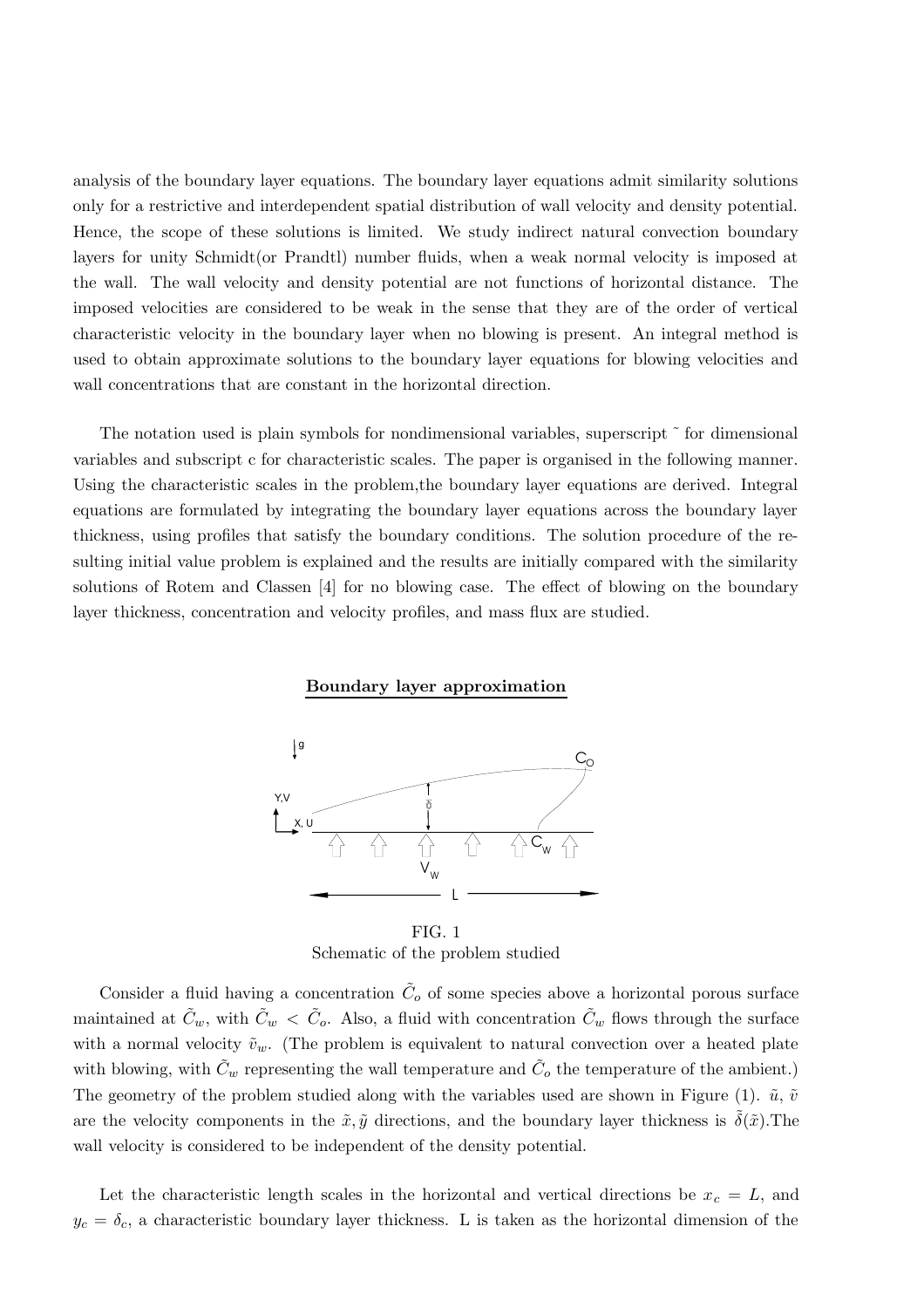surface. Let  $u_c$  and  $v_c$  denote the characteristic horizontal and vertical velocities,  $p_c$  the characteristic pressure and  $c_c = \tilde{C}_o - \tilde{C}_w = \Delta \tilde{C}$  the characteristic concentration difference.

Following Rotem and Classen [4], for  $Sc \sim 1$ 

$$
\delta_c \sim \frac{L}{Gr_L^{1/5}}, \ \ u_c \sim \frac{\nu}{L} Gr_L^{2/5}, \ \ v_c \sim \frac{\nu}{L} Gr_L^{1/5}, \ \ p_c \sim \rho(\nu/L)^2 Gr_L^{4/5}
$$
 (1)

where,  $Gr_L = \frac{g\beta\Delta\tilde{C}L^3}{\nu^2}$  $\frac{\Delta CL^{\nu}}{\nu^2}$ , the Grashoff number. Here  $g, \beta, \nu$  denote acceleration due to gravity, salinity volumetric expansion coefficient and kinematic viscosity respectively. The horizontal characteristic velocity scale can be rewritten as,

$$
u_c \sim \sqrt{g\beta \Delta C \delta_c}, \ v_c \sim u_c \left(\delta_c/L\right), \ p_c \sim \rho u_c^2 \tag{2}
$$

 $u_c$  can hence be viewed as a free fall velocity over the characteristic boundary layer thickness. The vertical characteristic velocity is  $\delta_c/L$  times smaller than  $u_c$  and the predominant balance is between motion pressure and the horizontal velocities. The motion pressure,  $\tilde{p} = \tilde{p}_s - \tilde{p}_h$ , where  $\tilde{p}_s$  is the local static pressure in the presence of density variations, and  $\tilde{p}_h$  is the local hydrostatic pressure when the fluid through out is at the reference density  $\tilde{\rho}_r$ .

Normalising the governing equations of two dimensional continuity, Navier-Stokes and species equation with these characteristic scales, dropping terms of order  $\leq 1/Gr_L^{2/5}$  when  $Gr_L \to \infty$ , and assuming Schmidt number,  $Sc \sim 1$  we obtain the non-dimensional boundary layer equations as,

$$
\frac{\partial u}{\partial x} + \frac{\partial v}{\partial y} = 0\tag{3}
$$

$$
u\frac{\partial u}{\partial x} + v\frac{\partial u}{\partial y} = -\frac{\partial p}{\partial x} + \frac{\partial^2 u}{\partial y^2}
$$
\n(4)

$$
\frac{\partial p}{\partial y} = c \tag{5}
$$

$$
u\frac{\partial c}{\partial x} + v\frac{\partial c}{\partial y} = \frac{\partial^2 c}{\partial y^2}
$$
 (6)

with the boundary conditions,

at 
$$
y = \delta(x)
$$
:  $u = 0$ ,  $\frac{\partial u}{\partial y} = 0$ ,  $c = 0$ ,  $\frac{\partial c}{\partial y} = 0$  (7)

at y = 0: 
$$
u = 0
$$
,  $c = 1$   $v = \frac{\tilde{v}_w}{v_c} = \frac{Re_w}{Gr_L^{1/5}} = V_w$ , (8)

where  $x = \tilde{x}/L$ ,  $y = \tilde{y}/\delta_c$ ,  $u = \tilde{u}/u_c$ ,  $v = \tilde{v}/v_c$ ,  $p = \tilde{p}/p_c$ ,  $c = \frac{\tilde{C_o} - \tilde{c}}{\Delta \tilde{C}}$  $\frac{\tilde{C}_o - \tilde{c}}{\Delta \tilde{C}}, \ \delta(x) = \tilde{\delta}(\tilde{x})/\delta_c, \ Re_w =$  $\tilde{v}_w L/\nu$ . Equation (5) shows that the vertical concentration distribution creates a vertical pressure distribution, the horizontal gradient of which in (4) drives the flow. The concentration distribution is, in turn, a result of this motion as well as diffusion.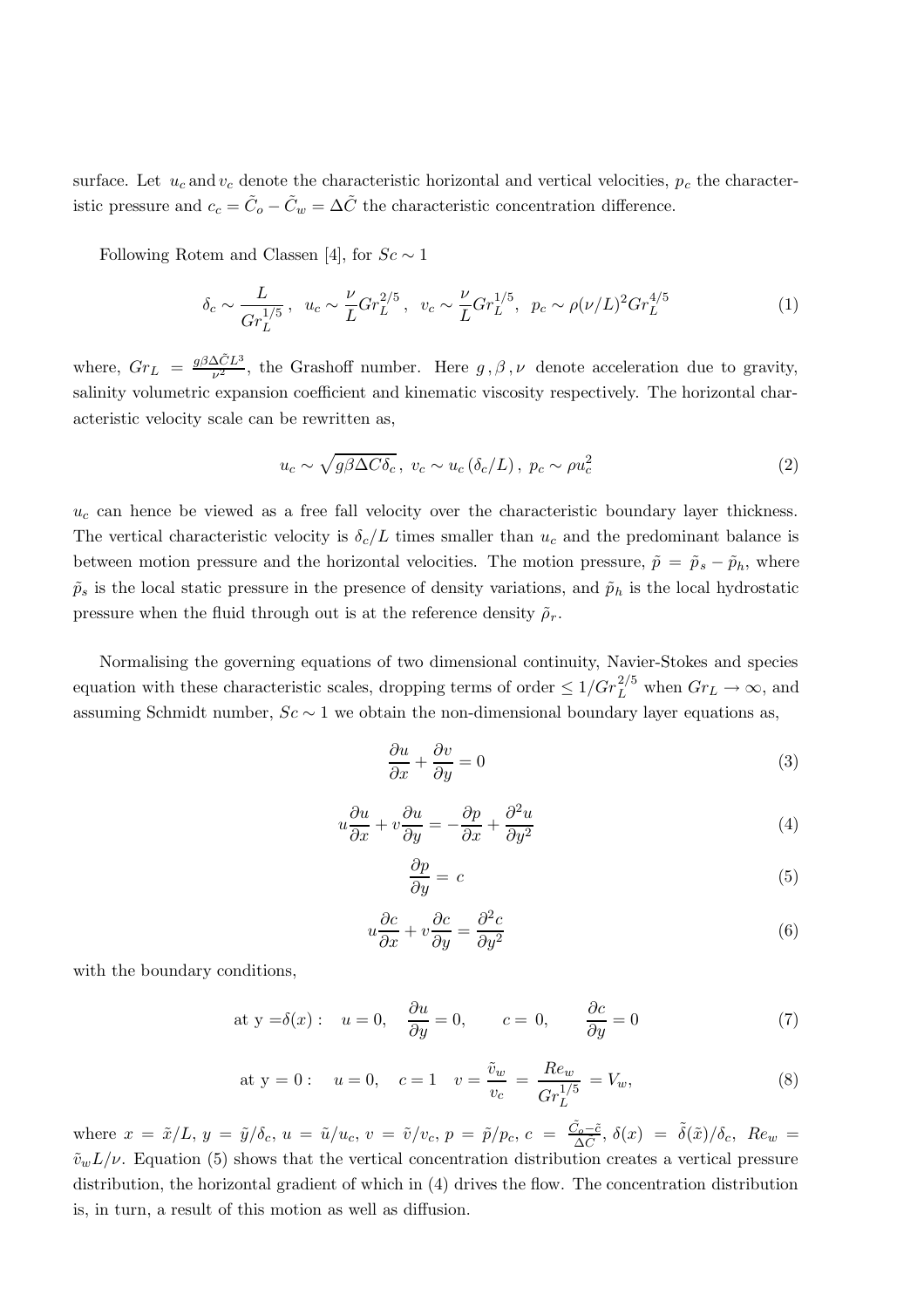The **Blowing parameter**  $V_w$  is the non-dimensional normal velocity at the wall. The blowing parameter also shows the condition for similarity of the boundary layers in the presence of a weak blowing. When the normal velocity at the wall has a dependence of  $\tilde{v}_w \sim \tilde{x}^{-2/5}$  the boundary condition become independent of  $\tilde{x}$  and a similarity solution can be obtained. The normalised terms in the boundary layer equations are of order one. Hence these approximate equations can be expected to hold till the blowing parameter  $\frac{Re_w}{Gr_L^{1/5}}$  $\sim$  O(1). We restrict our calculations up to  $V_w = 3$ .

#### Integral Formulation

Consider a steady laminar indirect natural convection boundary layer with a weak blowing that could be described by the boundary layer equations (3) - (8). Integrating (3) from the surface to  $\delta(x)$  and applying the boundary conditions, we get the non dimensional integral mass conservation equation as

$$
\frac{d}{dx} \int_0^{\delta(x)} u \, dy + v_\delta - V_w = 0 \tag{9}
$$

where,  $v_{\delta} = \tilde{v}_{\delta}/v_c$  is the non-dimensional entrainment velocity at the edge of the boundary layer. The non-dimensional integral x momentum equation is obtained by integrating the equation obtained after multiplying (3) by u and subtracting (4).

$$
\frac{d}{dx} \int_0^{\delta(x)} u^2 dy + \int_0^{\delta(x)} \frac{\partial p}{\partial x} dy + \frac{\partial u}{\partial y} \Big|_{y=0} = 0 \tag{10}
$$

This equation expresses a balance of horizontal momentum flux with horizontal pressure gradient and wall shear stress. Integrating (6) from 0 to  $\delta(x)$  and substituting for  $v_{\delta}$  from (9), the nondimensional integral species equation is obtained as

$$
-\frac{d}{dx}\int_0^{\delta(x)} uc \, dy + \frac{\partial c}{\partial y}\Big|_{y=0} + V_w = 0 \tag{11}
$$

The terms in the above equation represent convection by the horizontal velocity and entrainment from ambient, the diffusive flux at the wall and the blowing flux at the wall respectively. The concentration profile is approximated by the function,

$$
f(\eta, a) = c = (1 - \eta)^2 (1 + a\eta)
$$
\n(12)

where,  $\eta = \tilde{y}/\tilde{\delta}(\tilde{x})$  and the coefficient a captures the non similar nature of the profile in the presence of blowing. The profile (12) satisfies the boundary conditions (7) and (8) ie.,  $f(0, a)$  = presence of blowing. The profile (12) satisfies the boundary conditions (7) and (8) ie.<br>1,  $f(1,a) = 0$ ,  $\dot{f}(1,a) = 0$ , where, superscript. denote differentiation with respect to  $\eta$ .

The coefficient  $a$  in  $(12)$  is found from the condition that the profile satisfies the species equation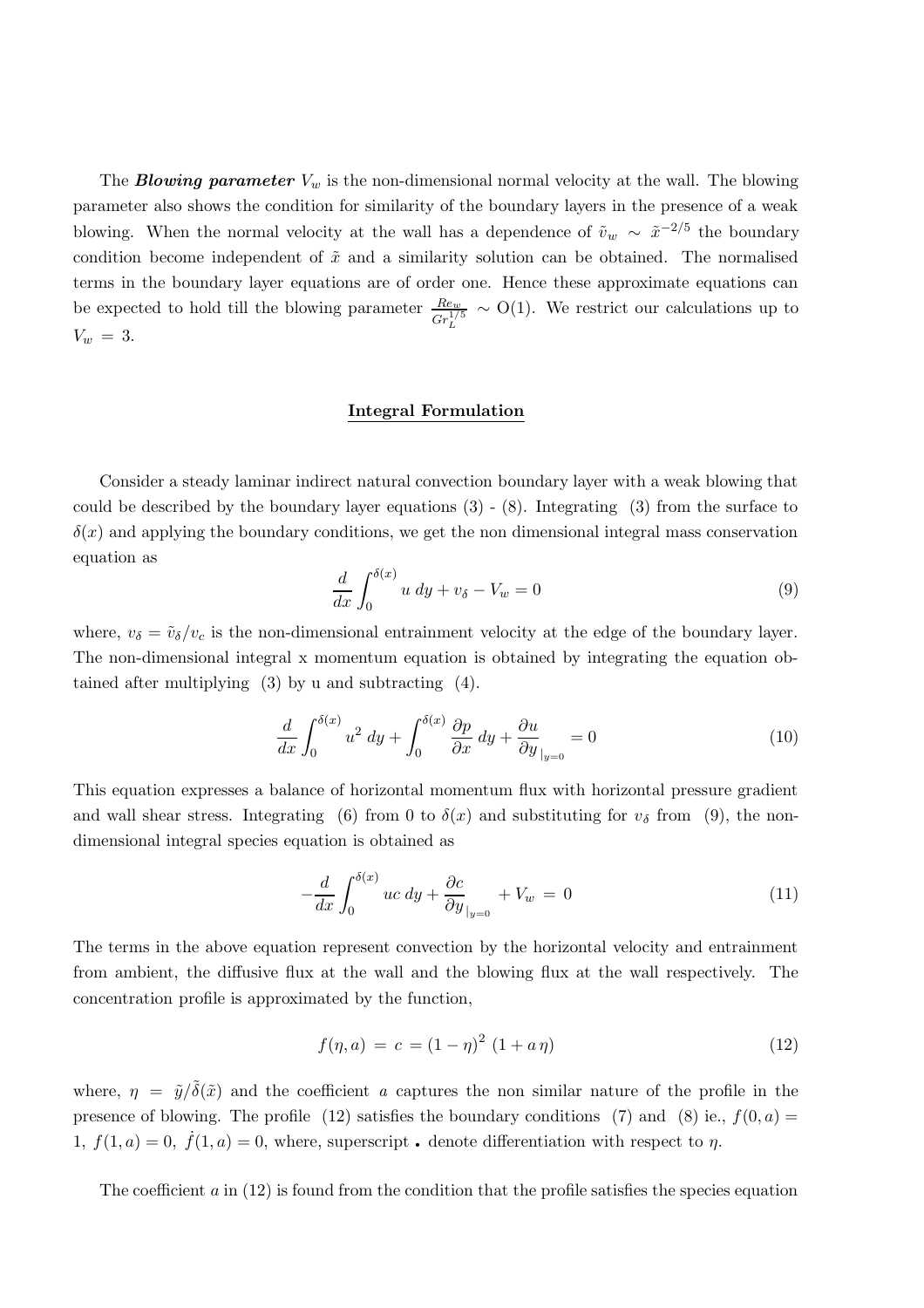(6) at the wall ie,

$$
\ddot{f}(0,a) = V_w \,\delta \dot{f}(0,a) \tag{13}
$$

Substituting the values of  $\dot{f}(0, a) = a - 2$  and  $\ddot{f}(0, a) = 2 - 4a$  in (13) and solving for a,we get

$$
a(V_w, x) = 2 - \frac{6}{4 + V_w \delta}
$$
\n(14)

The velocity profile is approximated by the polynomial

$$
u(\eta, b) = c_1 + b(x)\eta + c_2\eta^2 + c_3\eta^3 + c_4\eta^5 \tag{15}
$$

where the dimensionless coefficient  $b$  captures the non similar nature of the profile in the presence of blowing. We need to satisfy the boundary conditions (7) and (8), ie.  $u(0,b) = 0, u(1,b) =$ 0, and  $\dot{u}(1, b) = 0$ , and the condition obtained from the x-momentum equation at the wall,

$$
\frac{V_w}{\delta} \dot{u}(0) - (\delta I_1)' - \frac{\ddot{u}(0)}{\delta^2} = 0 \tag{16}
$$

where  $'$  denotes differentiation with respect to x. In the above equation, the horizontal pressure gradient in (4) is expressed in terms of the concentration profile using (5) as

$$
\left. \frac{dp}{dx} \right|_{\eta=0} = -(\delta I_1)' \quad \text{where, } I_1 = \int_0^1 f(\eta) d\eta \tag{17}
$$

Using the above conditions,  $c_1 = 0$ , and  $c_2$ ,  $c_3$ ,  $c_4$  can be expressed as functions of b,  $V_w$ , and  $\delta$ . The final expressions of the coefficients are given in the Appendix. The velocity profile is obtained as

$$
u(\eta, b) = \eta (\eta - 1)^2 \left[ \frac{b(x)}{2} (2 + \eta (4 + V_w \delta)) - \frac{\eta (2 + V_w \delta)(6 + V_w \delta)}{4(4 + V_w \delta)^2} \delta^2 \delta' \right]
$$
(18)

Rewriting (11) and (10) in terms of the profiles (12) and (15), we get the integral equations for species and momentum.

$$
[\delta I_{uf}]' - V_w + \frac{\dot{f}(0, a)}{\delta} = 0
$$
\n(19)

$$
\left[\delta I_{u^2} - \delta^2 I_2\right]' + \frac{\dot{u}(0, b)}{\delta} = 0\tag{20}
$$

where,

$$
I_{uf} = \int_0^1 u(\eta, x) f(\eta, a) d\eta, I_{u^2} = \int_0^1 u(\eta, b)^2 d\eta; I_2 = \int_0^1 \int_\eta^1 f(\eta, a) d\eta d\eta \tag{21}
$$

In (20) above, the horizontal pressure gradient in (10) has been replaced in terms of the concentration profile by integrating the y momentum equation (5) from 1 to  $\eta$  as below

$$
\int_0^{\delta(x)} \frac{\partial p}{\partial x} \, dy = -(\delta^2 I_2)'
$$
\n(22)

Substituting the values  $I_{uf}$ ,  $I_{u^2}$ ,  $I_2$ ,  $\dot{u}(0)$ ,  $\dot{f}(0)$  and simplifying, we get two autonomous nonlinear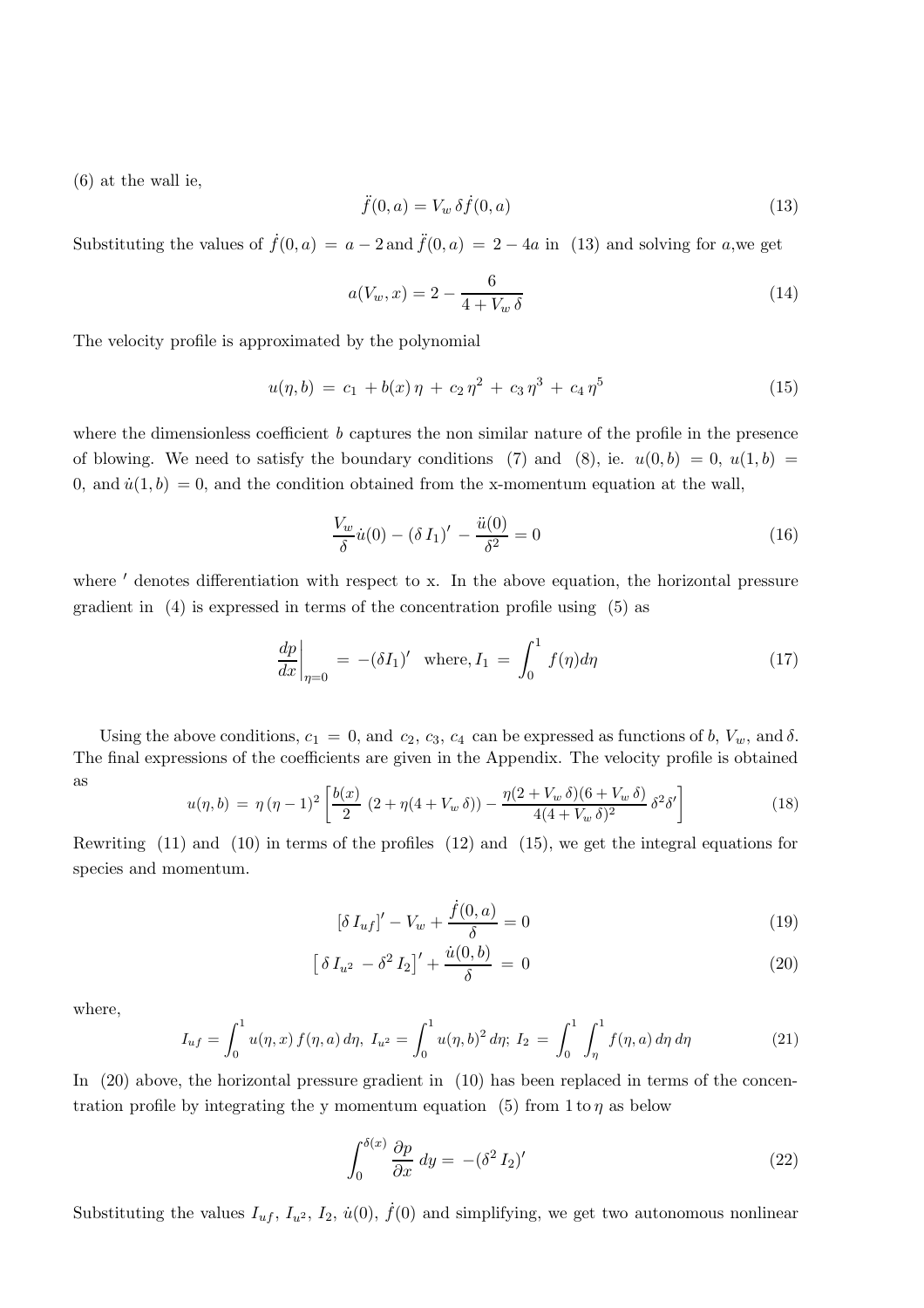

FIG. 2

Comparison with Rotem and Classen [4] for no blowing case. (a) Non dimensional boundary layer thickness (b) Non-dimensional concentration profile (c) Non-dimensional Velocity profile

second order ordinary differential equations for the unknowns  $\delta(x)$  and  $b(x)$  as follows.

$$
\delta'' + \delta' (A\delta' + B) + Cb' + D = 0 \tag{23}
$$

$$
\delta''\left(1+E\delta'\right) + \delta'\left(F\delta'^2 + G\delta' + H\right) + b'\left(I\delta' + J\right) + K = 0\tag{24}
$$

where the coefficients, A to K are nonlinear functions of  $\delta(x)$ ,  $V_w$  and  $b(x)$  The expressions for these coefficients are given in the Appendix.

Equations (23) and (24) needs three initial conditions  $\delta(0)$ ,  $\delta'(0)$ , and  $b(0)$  for solution as an initial value problem. We assume that as  $x \to 0$  the boundary layer behaves similar to the case with no blowing. This is equivalent to assuming an infinitesimal distance where no blowing effects are present. Hence, we use the values of  $\delta(\epsilon) = 0.0179$ ,  $\delta'(\epsilon) = 6369.7$  and  $b(\epsilon) = 0.2358$ , where  $\epsilon = 10^{-6}$ , as calculated from the similarity solutions of Rotem and Classen [4]as the initial conditions. It was found that the solution was insensitive to changes in initial conditions up to an order magnitude from the above conditions. The NDSolve routine of MATHEMATICA was used to numerically solve (23) and (24) simultaneously.

## Results and Discussion

The results are initially compared with similarity solutions for the no blowing case by Rotem and Classen [4]. The integral analysis gives  $\delta(x) \sim x^{2/5}$ , same as that obtained in the similarity solution. The boundary layer thickness  $\delta$  in the integral analysis is equal to the thickness at which  $c = 0.05$  in the solution of Rotem and Classen [4]. Figure (2(a)) compares the x dependence of the non dimensional boundary layer thickness  $\delta$  with that of Rotem and Classen [4]. Figures (2(b)) and  $(2(c))$  compare the concentration and velocity profiles obtained from the integral analysis with those from the similarity solution. Considering the approximate nature of integral methods, the comparison is satisfactory.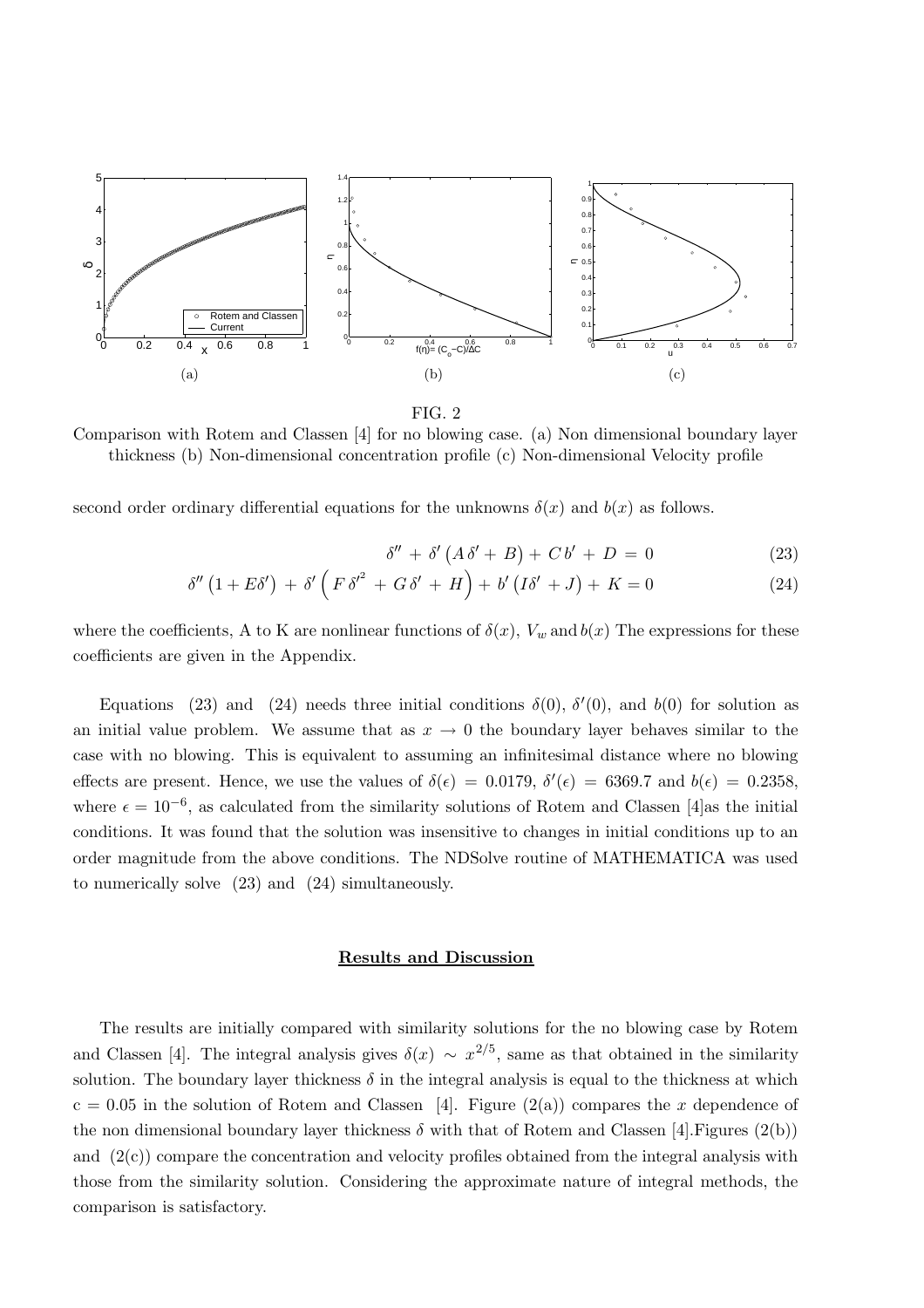



Effect of blowing on (a) boundary layer thickness and (b) concentration profile

Figure  $(3(a))$  shows the effect of blowing on the boundary layer thickness. As expected, higher blowing results in larger boundary layer thickness; the increase in total added fluid increases the boundary layer thickness. The concentration profiles at  $x = 0.5$  for different blowing parameters are shown in Figure  $(3(b))$ . The reduction in the gradient of concentration at the wall shows that the diffusive flux decreases with increase in the blowing parameter.

The major effect of the change in concentration profile shape is on the pressure distribution. The motion pressure outside the boundary layer is zero. The motion pressure within the boundary layer is given by  $\tilde{p}(\tilde{y}, \tilde{x}) = -\rho g \beta \int_{\tilde{y}}^{\tilde{y}=\tilde{\delta}} (\tilde{C}_o - \tilde{c}) d\tilde{y}$ . Presence of increased amounts lighter fluid in the boundary layer due to blowing results in larger value of  $\tilde{C}_o - \tilde{c}$ . This results in a larger favourable horizontal pressure difference with the outside motion pressure than in the case of without blowing, resulting in larger velocities. This could be observed in Figure  $(4(a))$  shows the non dimensional horizontal velocity distribution for different blowing parameters at  $x=0.5$ . Figure 4(b) shows the variation of horizontal pressure gradient at the wall as a function of horizontal distance for increasing value of the blowing parameter. The pressure gradient was calculated using the relation  $\frac{d\tilde{p}}{d\tilde{x}} = -\rho g \beta \frac{d}{d\tilde{x}} \int_{\tilde{y}=0}^{\tilde{y}} \tilde{\delta}(\tilde{C}_o - \tilde{c}) d\tilde{y}$ . The increased amounts of lighter fluid in the boundary layer has the effect of making the horizontal pressure gradient at the wall more favourable. This increases  $\frac{d\tilde{u}}{d\tilde{y}}$ at the wall and results in increased wall shear stresses with blowing. This behaviour is in contrast to what is observed in a shear boundary layer with blowing. For example, in the case of the Blasius boundary layer, blowing reduces the wall shear stress. The vertical characteristic velocity in the boundary layer is  $\frac{\delta_c}{L}$  times the horizontal characteristic velocity, as can be seen from Equation (2). Therefore, the vertical momentum from blowing velocities of the order of  $v_c$  ie,  $V_w \sim O(1)$ , doesn't seem to be sufficient to cause a change in the near wall linearity of the horizontal velocity profile. For the current range of blowing parameters investigated, the major effect seems to be due to increase in motion pressure, which increases the horizontal velocities, and the wall shear stress.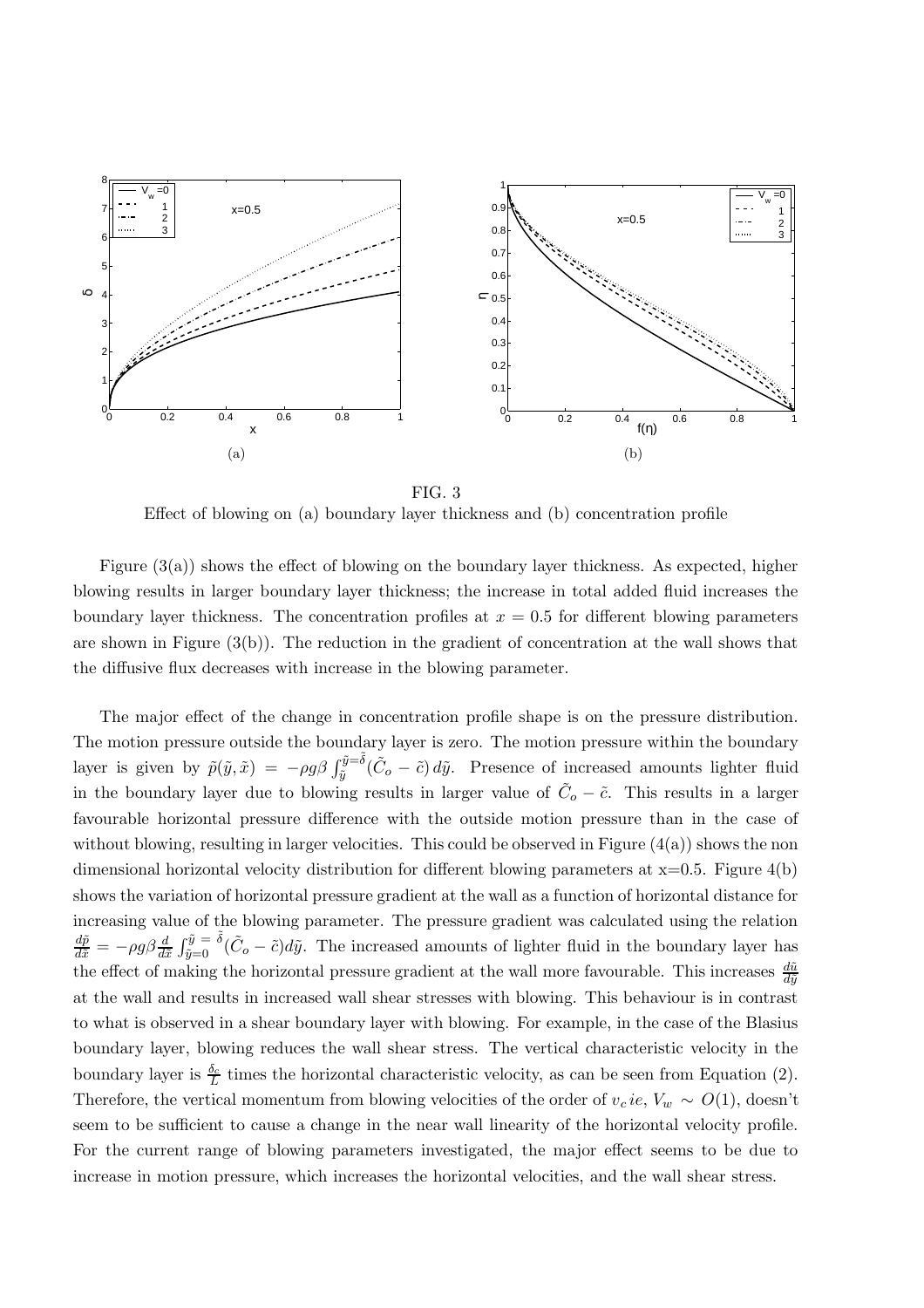

FIG. 4

Effect of blowing on (a)horizontal velocity profile and (b)horizontal pressure gradient at the wall

The total mass flux of the species into the boundary layer is

$$
\tilde{q} = \tilde{v}_w \,\Delta \tilde{C} + D \frac{\partial \tilde{c}}{\partial \tilde{y}} |_{\tilde{y}=0} \tag{25}
$$

The first term on the right hand side of (25) is due to blowing(advection) and the second term represents diffusion. The non-dimensional flux is,

$$
q = \frac{\tilde{q}}{D\frac{\Delta C}{\delta_c}} = V_w - \frac{f'(0)}{\delta} \tag{26}
$$

The variation of non-dimensional diffusive flux over the length of the boundary layer is shown in Figure(5). Blowing reduces the diffusive flux. Note that when  $V_w > 1$ , except very near the leading edge, the diffusive flux is an order lower than the blowing flux, which is equal to  $V_w$ .

Figure (6) shows the longitudinally averaged blowing and diffusive fluxes as a function of  $V_w$ . The total flux is also shown in the figure. As pointed above, the mean diffusive flux drops with  $V_w$ . At  $V_w = 3$ , the diffusive flux is about  $\frac{1}{3}$ rd the diffusive flux at no blowing. The blowing flux increases linearly with the blowing parameter, and at  $V_w = 3$ , the blowing flux is about fifteen times the diffusive flux, and about 5 times the no blowing flux. The variation of the ratio of the total flux with blowing to the flux without blowing  $\left(\frac{q}{f'(0)}\right)$  could also be noticed from Figure (6). For example, the flux with  $V_w=1$  is double the flux with no blowing. To take a specific example, this means that at a commonly encountered  $Gr_L = 10^6$  in water, blowing velocities of the order of 1 mm/s doubles the flux from the no blowing case. Hence, weak blowing increases the flux appreciably over the corresponding no blowing flux.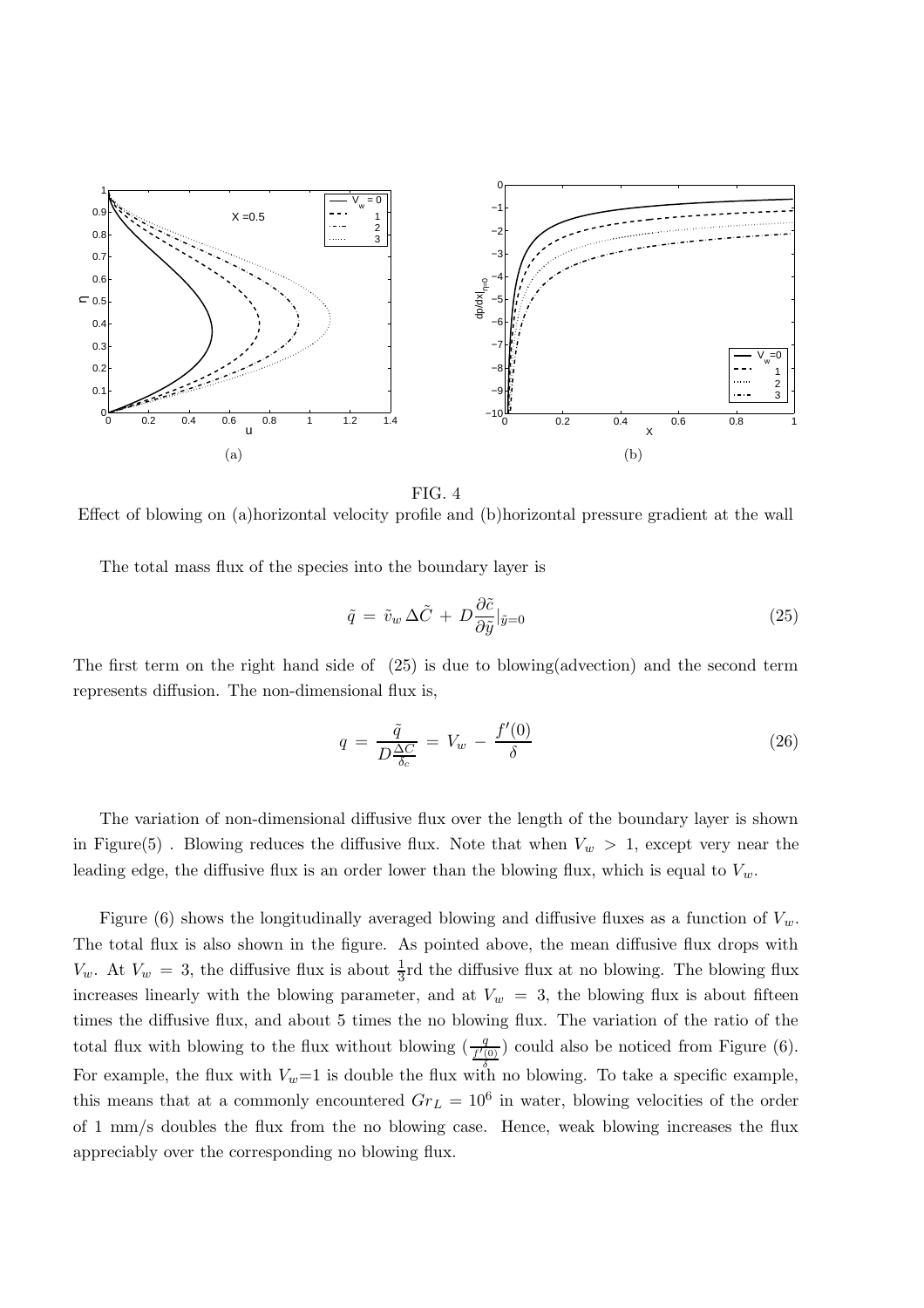

Variation of the longitudinal distribution of diffusive flux with blowing parameter

FIG. 6 Variation of non-dimensional fluxes with blowing parameter

## **Conclusions**

The integral analysis developed in this paper is used to study the effects of weak blowing on indirect laminar natural convection boundary layers. The blowing velocity and wall concentration are constant along the wall. The analysis is subject to the assumptions of small  $\delta/L$  (large Grashoff numbers), unity Schmidt (or Prandt) numbers and blowing velocities of the same order as the vertical characteristic velocities due to free convection in the boundary layer. Approximate solutions were obtained by numerically solving the integrated boundary layer equations. Following are the major conclusions from the study: (a) As expected, the boundary layer thickness increases with blowing (Figure 3(a)). (b) Weak blowing increases the horizontal velocities in the boundary layer, resulting in the wall shear stress also increasing with blowing (Figure  $4(a)$ ). (c) The concentration gradient at the wall and thus the diffusive flux reduces with increase in the blowing parameter (Figure 3(b)). (d) For  $V_w > 1$ , the flux due to advection caused by blowing becomes the predominant contribution to the total flux and hence the total flux shows a linear dependence on  $V_w$ . (e) Comparison of total flux with that in the case of no blowing show that a weak blowing results in considerable increase in flux (Figure 6).

#### Appendix

The coefficients in the velocity profile (15) are,

$$
c2 = 5 \delta b - Q \delta^{2} \delta', \quad c3 = -b (3 + 10 \delta) + 2 Q \delta^{2} \delta', \quad c4 = \frac{b (4 + 10 \delta)}{2} - Q \delta^{2} \delta'
$$
 (27)

where, 
$$
Q = \frac{(2+10\,\delta)(6+10\,\delta)}{4(4+10\,\delta)^2}
$$
 (28)